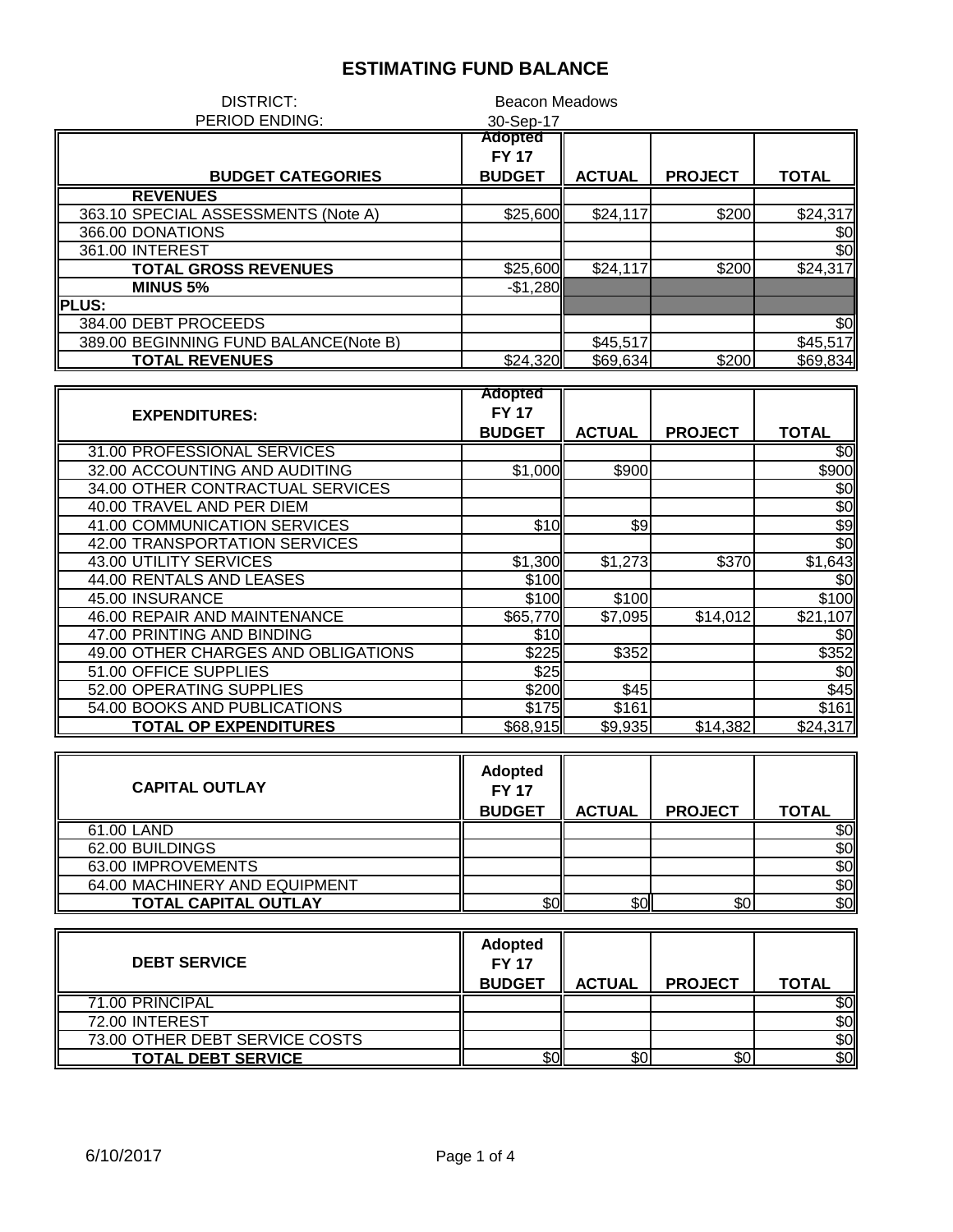| <b>NON-OPERATING</b>                      | <b>Adopted</b><br><b>FY 17</b><br><b>BUDGET</b> | <b>ACTUAL</b> | <b>PROJECT</b> | <b>TOTAL</b> |
|-------------------------------------------|-------------------------------------------------|---------------|----------------|--------------|
| 90.93 BUDGET TRANSFERS (Note C)           | \$1,024                                         |               |                |              |
| 90.99 RESERVE FOR FUTURE CAPITAL (Note C) |                                                 |               |                |              |
| 90.99 RESERVE FOR CONTINGENCY (Note C)    | \$2,500                                         |               | DO NOT USE     |              |
| <b>TOTAL NON-OPERATING</b>                | \$3,524                                         |               |                |              |
| <b>TOTAL EXPEND AND NON-OPERATING</b>     | \$72,439                                        | \$9,935       | \$14,382       | \$24,317     |

| <b>SUMMARY OF FY 17 FUND BALANCE</b> | <b>ACTUAL</b> | <b>PROJECT</b> | <b>TOTAL</b> |
|--------------------------------------|---------------|----------------|--------------|
| $FY$ 17 REVENUE: TOTAL =             | \$69,634      | \$200          | \$69,834     |
| MINUS: FY 17 EXPENDITURES: TOTAL $=$ | \$9,935       | \$14.382       | \$24,317     |
| <b>ESTIMATED FUND BALANCE =</b>      | \$59,699      | $-$ \$14.182   | \$45,517     |

NOTES:

(A) In "ACTUAL" column, use actual amount deposited to district account by Tax Collector's Office.

(B) In "ACTUAL" column, enter the total fund balance amount from FY 16 Annaul Financial Report. This includes all amounts even those reserved for capital projects.

(C) There can be NO direct expenditures from any of these categories.